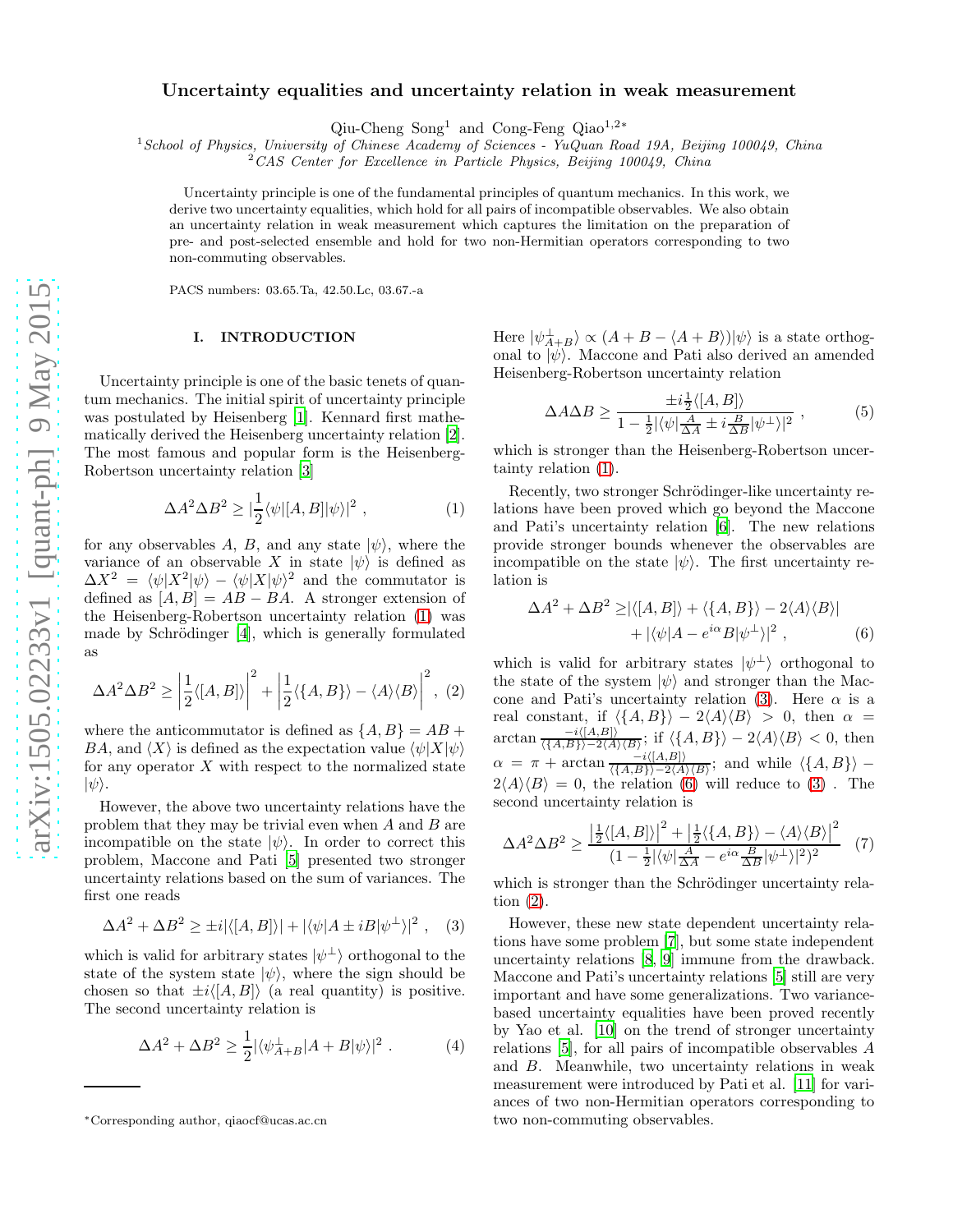In this work we derive and proof two uncertainty equalities, which hold for all pairs of incompatible observables A and B. We also give an uncertainty relation in weak measurement for two non-Hermitian operators corresponding to two non-commuting observables.

#### II. UNCERTAINTY EQUALITIES

In this section, we construct and prove two uncertainty equalities which imply the uncertainty inequalities [\(6\)](#page-0-2) and [\(7\)](#page-0-4).

# Uncertainty relation 1

$$
\Delta A^2 + \Delta B^2 = |\langle [A, B] \rangle + \langle \{A, B\} \rangle - 2 \langle A \rangle \langle B \rangle|
$$
  
+ 
$$
\sum_{n=1}^{d-1} |\langle \psi | A - e^{i\alpha} B | \psi_n^{\perp} \rangle|^2 , \qquad (8)
$$

where  $\{|\psi\rangle, |\psi^{\perp}_n\rangle_{n=1}^{d-1}\}$  comprise an orthonormal complete basis in the d-dimensional Hilbert space.

Proof: To prove our uncertainty relation, let us define the operator  $\Pi = I - |\psi\rangle\langle\psi|, \overline{A} = A - \langle A \rangle I, \overline{B} = B - \langle B \rangle I$ and the state  $|\phi\rangle = (\overline{\vec{A}} - e^{i\tau}\bar{B})|\psi\rangle$ , we have

$$
\langle \phi | \Pi | \phi \rangle = \langle \psi | (\bar{A} - e^{-i\tau} \bar{B}) | (I - |\psi\rangle\langle\psi|) | (\bar{A} - e^{i\tau} \bar{B}) | \psi \rangle \n= \langle \psi | (\bar{A} - e^{-i\tau} \bar{B}) (\bar{A} - e^{i\tau} \bar{B}) | \psi \rangle \n= \Delta A^2 + \Delta B^2 - 2 \text{Re}(e^{i\tau} \langle \psi | \bar{A} \bar{B} | \psi \rangle).
$$
\n(9)

There exists  $\tau = -\alpha$ , so that  $e^{i\tau} \langle \psi | \bar{A}\bar{B} | \psi \rangle$  is real, and it can be written as  $|\langle \psi | \overline{A}\overline{B}|\psi \rangle|$ , we obtain

$$
\langle \psi | (\bar{A} - e^{i\alpha} \bar{B}) | \Pi | (\bar{A} - e^{-i\alpha} \bar{B}) | \psi \rangle
$$
  
=  $\Delta A^2 + \Delta B^2 - 2 |\langle \psi | \bar{A} \bar{B} | \psi \rangle|$   
=  $\Delta A^2 + \Delta B^2 - |\langle [A, B] \rangle + \langle \{A, B\} \rangle - 2 \langle A \rangle \langle B \rangle|,$  (10)

Since  $\Pi$  is the orthogonal complement to  $|\psi\rangle\langle\psi|$ , we can choose an arbitrary orthogonal decomposition of the projector Π

$$
\Pi = \sum_{n=1}^{d-1} |\psi_n^{\perp}\rangle\langle\psi_n^{\perp}|,\tag{11}
$$

where  $\{|\psi\rangle, |\psi^{\perp}_n\rangle_{n=1}^{d-1}\}$  comprise an orthonormal complete basis in the d-dimensional Hilbert space. Whence, Eq. [\(10\)](#page-1-0) can be rewritten as

$$
\sum_{n=1}^{d-1} |\langle \psi | (\bar{A} - e^{i\alpha} \bar{B}) | \psi_n^{\perp} \rangle|^2
$$
  
= 
$$
\sum_{n=1}^{d-1} |\langle \psi | A - e^{i\alpha} B | \psi_n^{\perp} \rangle|^2
$$
  
= 
$$
\Delta A^2 + \Delta B^2 - |\langle [A, B] \rangle + \langle \{A, B\} \rangle - 2 \langle A \rangle \langle B \rangle|, \quad (12)
$$

which is equivalent to [\(8\)](#page-1-1).

## Uncertainty relation 2

<span id="page-1-3"></span>
$$
\Delta A^2 \Delta B^2 = \frac{\left| \frac{1}{2} \langle [A, B] \rangle \right|^2 + \left| \frac{1}{2} \langle \{A, B\} \rangle - \langle A \rangle \langle B \rangle \right|^2}{(1 - \frac{1}{2} \sum_{n=1}^{d-1} |\langle \psi | \frac{A}{\Delta A} - e^{i\alpha} \frac{B}{\Delta B} |\psi_n^{\perp} \rangle|^2)^2}
$$
(13)

where  $\{|\psi\rangle, |\psi^{\perp}_n\rangle_{n=1}^{d-1}\}$  comprise an orthonormal complete basis in the d-dimensional Hilbert space.

Proof: To prove our uncertainty equality, let us define the operator  $\Pi = I - |\psi\rangle\langle\psi|, \bar{A} = A - \langle A \rangle I, \bar{B} = B - \langle B \rangle I$ and the unnormalized state  $|\phi\rangle = \left(\frac{\hat{A}}{\Delta A} - e^{i\tau} \frac{\bar{B}}{\Delta B}\right) |\psi\rangle$ , we have

$$
\langle \phi | \Pi | \phi \rangle
$$
  
=\langle \psi | (\frac{\bar{A}}{\Delta A} - e^{-i\tau} \frac{\bar{B}}{\Delta B}) | (I - |\psi\rangle\langle\psi|) | (\frac{\bar{A}}{\Delta A} - e^{i\tau} \frac{\bar{B}}{\Delta B}) | \psi \rangle   
=\langle \psi | (\frac{\bar{A}}{\Delta A} - e^{-i\tau} \frac{\bar{B}}{\Delta B}) (\frac{\bar{A}}{\Delta A} - e^{i\tau} \frac{\bar{B}}{\Delta B}) | \psi \rangle   
= 2 - 2 \frac{\text{Re}(e^{i\tau} \langle \psi | \bar{A} \bar{B} | \psi \rangle)}{\Delta A \Delta B}, \qquad (14)

<span id="page-1-1"></span>There exists  $\tau = -\alpha$ , so that  $e^{i\tau} \langle \psi | \bar{A} \bar{B} | \psi \rangle$  is real, and it can be written as  $|\langle \psi | \overline{A}\overline{B}|\psi \rangle|$ , we obtain

$$
\langle \psi | (\frac{\bar{A}}{\Delta A} - e^{i\alpha} \frac{\bar{B}}{\Delta B}) | \Pi | (\frac{\bar{A}}{\Delta A} - e^{-i\alpha} \frac{\bar{B}}{\Delta B}) | \psi \rangle
$$
  
= 2 - 2  $\frac{|\langle \psi | \bar{A} \bar{B} | \psi \rangle|}{\Delta A \Delta B}$ , (15)

Similarly, we choose the projector Π

<span id="page-1-2"></span>
$$
\Pi = \sum_{n=1}^{d-1} |\psi_n^{\perp}\rangle\langle\psi_n^{\perp}|. \tag{16}
$$

<span id="page-1-0"></span>Then Eq. [\(15\)](#page-1-2) can be rewritten as

$$
\sum_{n=1}^{d-1} |\langle \psi | (\frac{\bar{A}}{\Delta A} - e^{i\alpha} \frac{\bar{B}}{\Delta B}) | \psi_n^{\perp} \rangle|^2
$$
  
= 
$$
\sum_{n=1}^{d-1} |\langle \psi | \frac{A}{\Delta A} - e^{i\alpha} \frac{B}{\Delta B} | \psi_n^{\perp} \rangle|^2
$$
  
= 
$$
2 - 2 \frac{|\frac{1}{2} \langle [A, B] \rangle + \frac{1}{2} \langle \{A, B\} \rangle - \langle A \rangle \langle B \rangle|}{\Delta A \Delta B},
$$
(17)

which is equivalent to [\(13\)](#page-1-3).

The two uncertainty equalities [\(8\)](#page-1-1) and [\(13\)](#page-1-3) are valid for all pairs of incompatible observables. If we retain only one term associated with  $|\psi^{\perp}\rangle \in \{|\psi^{\perp}_{n}\rangle_{n=1}^{d-1}\}$  in the summation and discard the others, the uncertainty equalities [\(8\)](#page-1-1) and [\(13\)](#page-1-3) reduce to the uncertainty relations [\(6\)](#page-0-2) and [\(7\)](#page-0-4), respectively.

# III. UNCERTAINTY RELATION IN WEAK MEASUREMENT

First introduced by Aharonov, Albert, and Vaidman [\[12\]](#page-3-11), weak values are complex numbers that one can define the weak value of A using two states: an initial state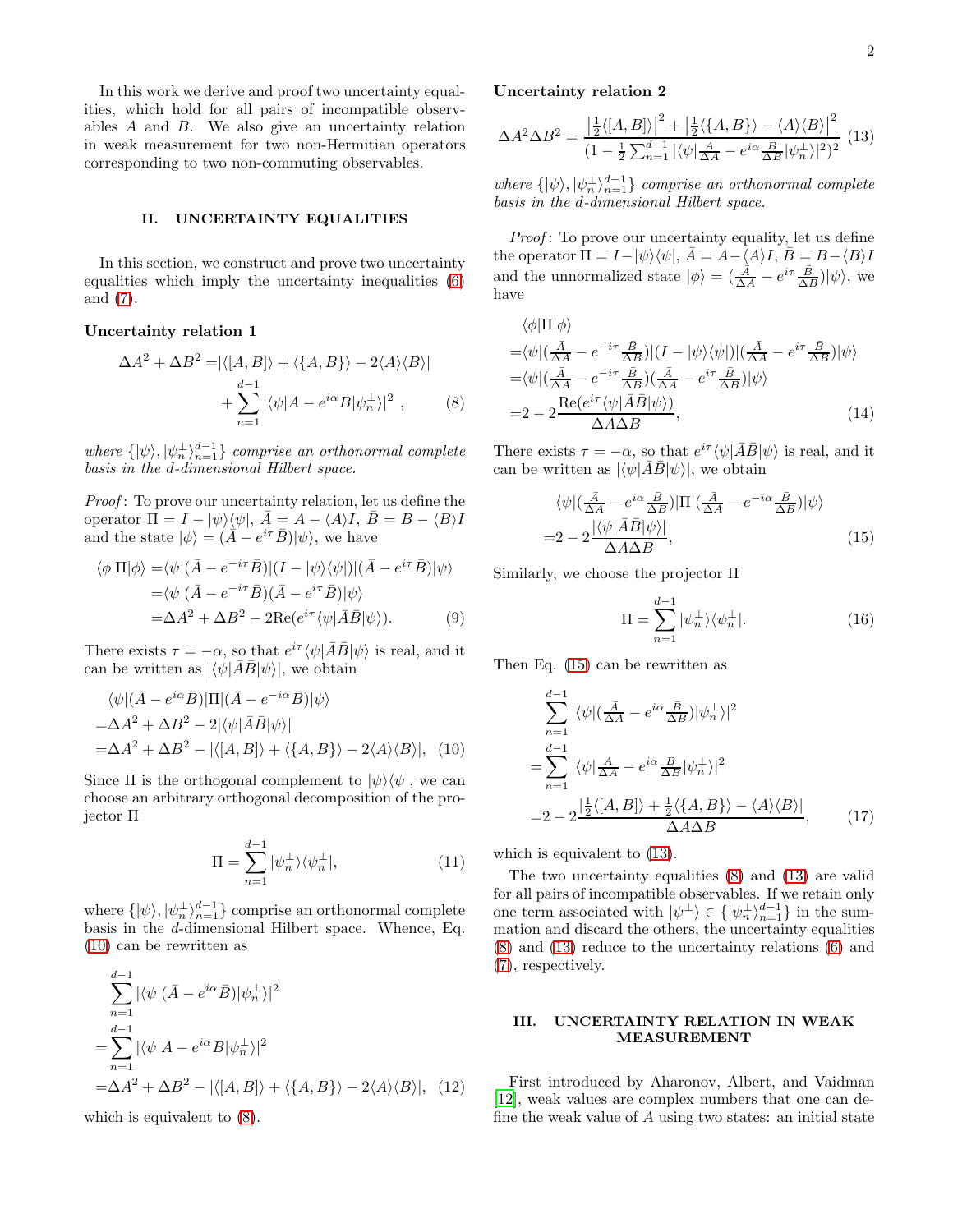$|\psi\rangle$ , called the preselection, and a final state  $|\varphi\rangle$ , called the postselection. the weak value of A has the form

$$
\langle A \rangle_w = \frac{\langle \varphi | A | \psi \rangle}{\langle \varphi | \psi \rangle}.
$$
 (18)

For a givern preselected and post-selected ensemble, define the operator  $A_w$  as

$$
A_w = \frac{\Pi_\varphi A}{p},\tag{19}
$$

where  $\Pi_{\varphi} = |\varphi\rangle\langle\varphi|$  and  $p = |\langle\varphi|\psi\rangle|^2$ . This has many properties please reference [\[11\]](#page-3-10).

Here, we construct an uncertainty relation in weak measurement for variances of two non-Hermitian operators  $A_w$  and  $B_w$  corresponding to two non-commuting observables A and B. The uncertainty relation quantitatively express the impossibility of jointly sharp preparation of pre- and post-selected (PPS) quantum states  $|\psi\rangle$  and  $|\varphi\rangle$  for the weak measurement of incompatible observables.

### Uncertainty relation 3

$$
\Delta A_w^2 + \Delta B_w^2 \ge |\frac{1}{p}\langle \varphi | [A, B] | \varphi \rangle + \frac{1}{p} \langle \varphi | \{A, B\} | \varphi \rangle
$$
  
- 2\langle A\_w \rangle \langle B\_w \rangle^\* | + | \langle \psi | A\_w - e^{i\alpha} B\_w | \psi^{\perp} \rangle |^2. (20)

which is valid for two non-Hermitian operators  $A_w$  and  $B_w$ , where p is equivalent to  $|\langle \varphi | \psi \rangle|^2$ .

Proof: To prove this relation we define the variance for any general (non-Hermitian) operator  $X$  in a state  $|\psi\rangle$  which can be defined as [\[13,](#page-3-12) [14\]](#page-3-13)

$$
\Delta X^2 = \langle \psi | (X - \langle X \rangle)(X^{\dagger} - \langle X^{\dagger} \rangle) | \psi \rangle.
$$
 (21)

The variance of the non-Hermitian operation  $A_w$  in the quantum  $|\psi\rangle$  can be defined as

$$
\Delta A_w^2 = \langle \psi | (A_w - \langle A_w \rangle)(A_w^{\dagger} - \langle A_w^{\dagger} \rangle) | \psi \rangle, \tag{22}
$$

where  $\langle A_w \rangle = \langle \psi | A_w | \psi \rangle$  and  $\langle A_w^{\dagger} \rangle = \langle \psi | A_w^{\dagger} | \psi \rangle = \langle A_w \rangle^*$ ,  $\Delta A_w^2$  can also be expressed as

$$
\Delta A_w^2 = \langle \psi | A_w A_w^{\dagger} \rangle | \psi \rangle - \langle \psi | A_w | \psi \rangle \langle \psi | A_w^{\dagger} | \psi \rangle. \tag{23}
$$

Similarly, for Hermitian operator  $B$ , we can define the operator

$$
B_w = \frac{\Pi_\varphi B}{p}.\tag{24}
$$

Then, the uncertainty for  $B_w$  can also be defined as

$$
\Delta B_w^2 = \langle \psi | B_w B_w^{\dagger} \rangle | \psi \rangle - \langle \psi | B_w | \psi \rangle \langle \psi | B_w^{\dagger} | \psi \rangle. \tag{25}
$$

To prove our uncertainty relation in weak measurement, we introduce a general inequality

$$
||C^{\dagger}|\psi\rangle - e^{i\tau}D^{\dagger}|\psi\rangle + k(|\psi\rangle - |\bar{\psi}\rangle)||^2 \ge 0, \qquad (26)
$$

where  $C^{\dagger} \equiv A^{\dagger}_w - \langle A^{\dagger}_w \rangle$  and  $D^{\dagger} \equiv B^{\dagger}_w - \langle B^{\dagger}_w \rangle$ . By expanding the square modulus, we have

<span id="page-2-0"></span>
$$
\Delta A_w^2 + \Delta B_w^2 \ge -\lambda k^2 - \beta k + \pi, \tag{27}
$$

where  $\lambda \equiv 2(1 - \text{Re}[\langle \psi | \bar{\psi} \rangle])$ ,  $\pi \equiv 2\text{Re}[e^{i\tau} \langle \psi | CD^{\dagger} | \psi \rangle],$ and  $\beta \equiv 2\text{Re}[\langle \psi | (-C + e^{-i\tau}D)|\bar{\psi}\rangle]$ . We choose the value of  $k$  that maximizes the right-hand-side of  $(27)$ , namely  $k = -\beta/2\lambda$ , we get

$$
\Delta A_w^2 + \Delta B_w^2 \ge \frac{\beta^2}{4\lambda} + \pi.
$$
 (28)

The above inequality can be rewritten as

$$
\Delta A_w^2 + \Delta B_w^2 \ge \frac{\text{Re}[\langle \psi | (-C + e^{-i\tau} D) | \bar{\psi} \rangle]^2}{2(1 - \text{Re}[\langle \psi | \bar{\psi} \rangle])} + 2\text{Re}[e^{i\tau} \langle \psi | CD^{\dagger} | \psi \rangle] \tag{29}
$$

Suppose  $|\bar{\psi}\rangle = \cos \theta |\psi\rangle + e^{i\phi} \sin \theta |\psi^{\perp}\rangle$ , where  $|\psi^{\perp}\rangle$  is orthogonal to  $|\psi\rangle$ , by taking the limit  $\theta \to 0$ , the state  $|\bar{\psi}\rangle$  reduces to  $|\psi\rangle$  and then the above inequality can be reexpressed as

<span id="page-2-1"></span>
$$
\Delta A_w^2 + \Delta B_w^2 \ge \text{Re}[e^{i\phi}\langle\psi|(-A_w + e^{-i\tau}B_w)|\psi^\perp\rangle]^2
$$
  
+ 
$$
2\text{Re}[e^{i\tau}\langle\psi|CD^\dagger|\psi\rangle], \tag{30}
$$

<span id="page-2-6"></span>there exists  $\tau = -\alpha$  so that  $e^{i\tau} \langle \psi | CD^{\dagger} | \psi \rangle$  is real, and it can be written as  $|\langle \psi | CD^{\dagger} | \psi \rangle|$ , and then the second term becomes  $\{\text{Re}[e^{i\phi}\langle \psi| - A_w + e^{i\alpha}B_w | \psi^{\perp} \rangle]\}^2$ , we can choose  $\phi$  so that this term in square brackets is real, so that this term can be expressed as  $|\langle \psi | A_w - e^{i\alpha} B_w | \psi^{\perp} \rangle|^2$ . Whence, inequality [\(30\)](#page-2-1) becomes

<span id="page-2-4"></span>
$$
\Delta A_w^2 + \Delta B_w^2 \ge |\langle \psi | A_w - e^{i\alpha} B_w | \psi^\perp \rangle|^2
$$
  
+ 2|\langle \psi | CD^\dagger | \psi \rangle|. (31)

The last term can be rewritten as

$$
2|\langle CD^{\dagger}\rangle| = |\langle CD^{\dagger} + DC^{\dagger} + CD^{\dagger} - DC^{\dagger}\rangle|, \qquad (32)
$$

where

$$
\langle CD^{\dagger} + DC^{\dagger} \rangle
$$
  
=  $\frac{1}{p} \langle \varphi | \{A, B\} | \varphi \rangle - \langle A_w \rangle \langle B_w \rangle^* - \langle A_w \rangle^* \langle B_w \rangle$  (33)

and

<span id="page-2-3"></span><span id="page-2-2"></span>
$$
\langle CD^{\dagger} - DC^{\dagger} \rangle
$$
  
=  $\frac{1}{p} \langle \varphi | [A, B] | \varphi \rangle - \langle A_w \rangle \langle B_w \rangle^* + \langle A_w \rangle^* \langle B_w \rangle.$  (34)

We combine Eqs. [\(33\)](#page-2-2) and [\(34\)](#page-2-3), Eq. [\(32\)](#page-2-4) becomes

<span id="page-2-5"></span>
$$
2|\langle CD^{\dagger}\rangle|
$$
  
=  $\left|\frac{1}{p}\langle\varphi|[A,B]|\varphi\rangle + \frac{1}{p}\langle\varphi|\{A,B\}|\varphi\rangle - 2\langle A_w\rangle\langle B_w\rangle^*\right|$ . (35)

Combining Eqs. [\(32\)](#page-2-4) and [\(35\)](#page-2-5), we obtain the uncertainty relation [\(20\)](#page-2-6).